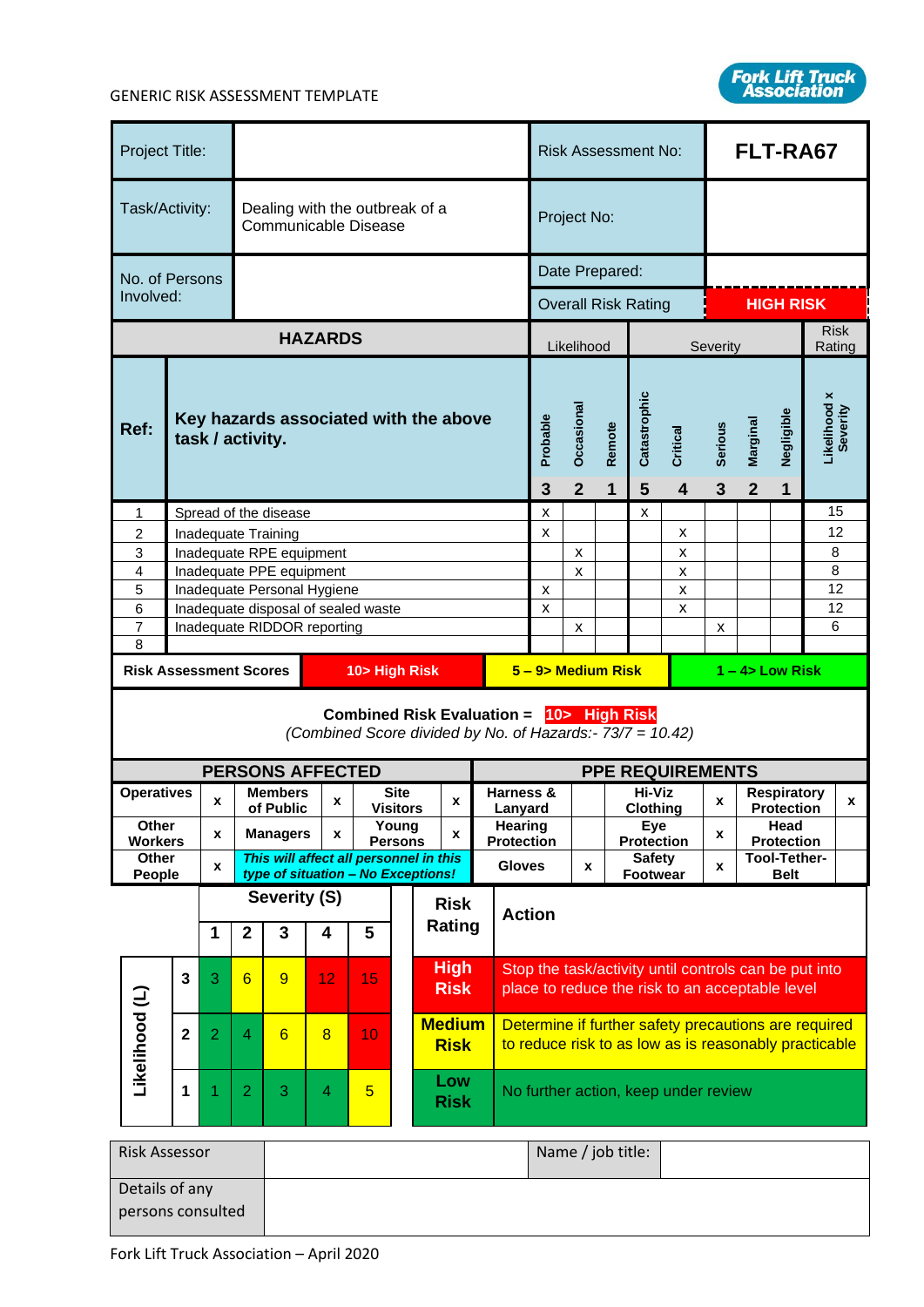

## **ADDITIONAL CONTROL MEASURES**

| Information / Instruction / Training                                                                                                                                                                                                                                                                                                                        | <b>Managerial Controls</b>                                                                                                                                                                                                                                                                                                                                                          |
|-------------------------------------------------------------------------------------------------------------------------------------------------------------------------------------------------------------------------------------------------------------------------------------------------------------------------------------------------------------|-------------------------------------------------------------------------------------------------------------------------------------------------------------------------------------------------------------------------------------------------------------------------------------------------------------------------------------------------------------------------------------|
| Following the outbreak of a communicable disease,<br>please ensure this risk assessment is communicated to<br>all staff;<br><b>Hand Washing</b><br>Hand washing facilities with soap and hot water in<br>$\bullet$<br>place.                                                                                                                                | Employees to be reminded on a regular basis to wash their<br>hands for 20 seconds with warm water and soap and the<br>importance of proper drying. Also reminded to catch<br>coughs and sneezes in tissues - Follow Catch it, Bin it, Kill<br>it and to avoid touching face, eyes, nose or mouth with<br>unclean hands. Tissues will be made available throughout<br>the workplace. |
| Stringent hand washing taking place.<br>Paper towels/hand dyers for drying of hands<br>See hand washing guidance. (website details further<br>$\bullet$<br>below)<br>Gel sanitisers in any area where washing facilities not                                                                                                                                | To help reduce the spread of communicable diseases<br>reminding everyone of the public health advice.<br>Taking steps to review work schedules including start &                                                                                                                                                                                                                    |
| readily available<br>Cleaning                                                                                                                                                                                                                                                                                                                               | finish times/shift patterns, working from home etc. to<br>reduce number of workers on site at any one time. Also<br>relocating workers to other tasks.                                                                                                                                                                                                                              |
| Frequently cleaning and disinfecting objects and<br>surfaces that are touched regularly particularly in<br>areas of high use such as door handles, light<br>switches, reception area using appropriate cleaning<br>products and methods.                                                                                                                    | Redesigning processes to ensure social distancing in<br>place, and use 'Conference Calls' instead of face to face<br>meetings.                                                                                                                                                                                                                                                      |
|                                                                                                                                                                                                                                                                                                                                                             | Ensuring sufficient rest breaks for staff.                                                                                                                                                                                                                                                                                                                                          |
| <b>Social Distancing</b><br>Social Distancing -Reducing the number of persons in<br>any work area to comply with the 2-metre (6.5 foot)                                                                                                                                                                                                                     | Rigorous checks will be carried out by line managers to<br>ensure that the necessary procedures are being followed.                                                                                                                                                                                                                                                                 |
| gap recommended by the Public Health Agency (see<br>website details further below)<br>Social distancing also to be adhered to in canteen<br>$\bullet$                                                                                                                                                                                                       | Staff to be reminded on a daily basis of the importance of<br>social distancing both in the workplace and outside of it.                                                                                                                                                                                                                                                            |
| area and smoking area.                                                                                                                                                                                                                                                                                                                                      | Management checks to ensure this is adhered to.                                                                                                                                                                                                                                                                                                                                     |
| <b>Wearing of Gloves</b><br>Where Risk Assessment identifies wearing of gloves as<br>a requirement of the job, an adequate supply of these                                                                                                                                                                                                                  | Staff to be reminded that wearing of gloves is not a<br>substitute for good hand washing.                                                                                                                                                                                                                                                                                           |
| will be provided.<br>Staff will be instructed on how to remove gloves<br>$\bullet$<br>carefully to reduce contamination and how to dispose<br>of them safely.                                                                                                                                                                                               | To minimise the risk of transmission of COVID-19 during<br>face-fit testing the following additional measures should be<br>carried out -                                                                                                                                                                                                                                            |
| RPE (also see on page 8 below)<br>Public Health guidance on the use of RPE & PPE                                                                                                                                                                                                                                                                            | Both the fit tester and those being fit tested should wash<br>their hands before and after the test.                                                                                                                                                                                                                                                                                |
| (Respiratory Protective Equipment & Personal<br>Protective Equipment) to protect against communicable<br>diseases relates to health care settings. In all other<br>settings individuals are asked to observe social<br>distancing measures and practice good hand hygiene                                                                                   | Those being fit tested with non-disposable masks should<br>clean the mask themselves before and immediately after<br>the test using a suitable disinfectant cleaning wipe (check<br>with manufacturer to avoid damaging the mask).                                                                                                                                                  |
| behaviours<br>Where RPE is a requirement for risks associated with<br>$\bullet$<br>the work undertaken the following measures will be<br>followed-                                                                                                                                                                                                          | Test face pieces that cannot be adequately disinfected<br>(e.g. disposable half masks) should not be used by more<br>than one individual.                                                                                                                                                                                                                                           |
| Tight-fitting respirators (such as disposable FFP3<br>$\bullet$<br>masks and reusable half masks) rely on having a<br>good seal with the wearer's face.<br>A face fit test will be carried out to ensure the<br>$\bullet$                                                                                                                                   | Fit testers should wear disposable gloves when<br>undertaking cleaning of the tubes, hoods etc. and ensure<br>they remove gloves following correct procedure. (ie,<br>turning their gloves inside out as they take them off)                                                                                                                                                        |
| respiratory protective equipment (RPE) can protect the<br>wearer.<br><b>NOTE:</b> Wearers must be clean shaven.<br>$\bullet$                                                                                                                                                                                                                                | Internal communication channels and cascading of<br>messages through line managers will be carried out<br>regularly to reassure and support employees in a fast-<br>changing situation.                                                                                                                                                                                             |
| All PPE & RPE shall be to the standard as listed upon<br>your usual work-based risk assessments. The World<br>Health Organisation (WHO) advises that goggles and N95<br>or FFP2 face masks, as a minimum, will provide protection<br>against disease transmission; however, supplies of these<br>are limited and must be prioritised to healthcare workers. | <b>NOTE:</b> By using your originally specified PPE & RPE, you<br>will be very well covered within a communicable disease<br>situation. (see bottom of opposite column)                                                                                                                                                                                                             |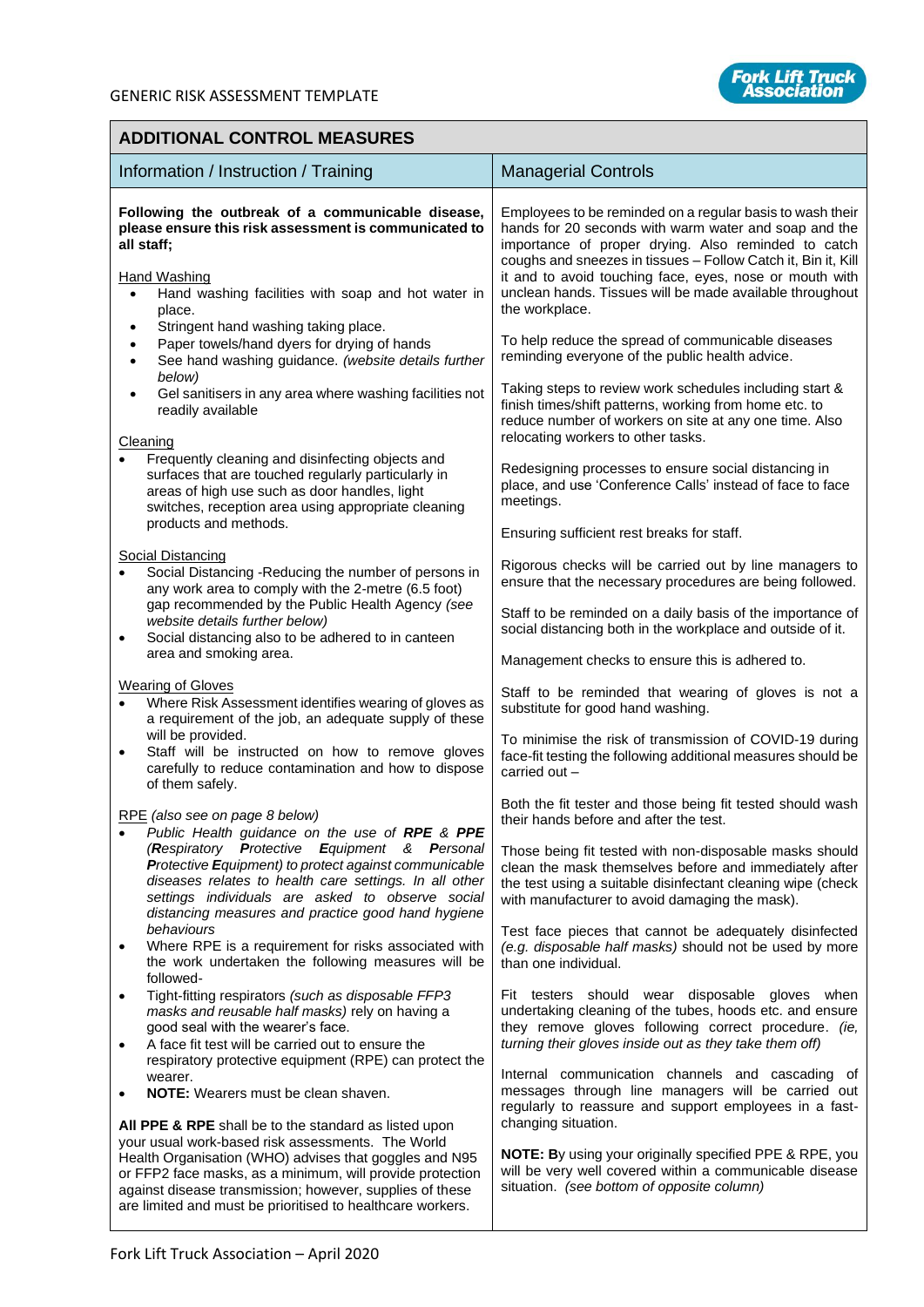## GENERIC RISK ASSESSMENT TEMPLATE



| Physical Symptoms of a Communicable<br><b>Disease</b>                                                                                                                                                                                                                                                                                                                                                                                                                                                                                                                                                                                                                                                                                                                                                                                                                                                                                                                                                                                                                                                                                                                                                                                                                                                                                                                                                                                                                                                                                                                                                                                                                                                                                                                                           | <b>Procedural Controls</b>                                                                                                                                                                                                                                                                                                                                                                                                                                                                                                                                                                                                                                        |
|-------------------------------------------------------------------------------------------------------------------------------------------------------------------------------------------------------------------------------------------------------------------------------------------------------------------------------------------------------------------------------------------------------------------------------------------------------------------------------------------------------------------------------------------------------------------------------------------------------------------------------------------------------------------------------------------------------------------------------------------------------------------------------------------------------------------------------------------------------------------------------------------------------------------------------------------------------------------------------------------------------------------------------------------------------------------------------------------------------------------------------------------------------------------------------------------------------------------------------------------------------------------------------------------------------------------------------------------------------------------------------------------------------------------------------------------------------------------------------------------------------------------------------------------------------------------------------------------------------------------------------------------------------------------------------------------------------------------------------------------------------------------------------------------------|-------------------------------------------------------------------------------------------------------------------------------------------------------------------------------------------------------------------------------------------------------------------------------------------------------------------------------------------------------------------------------------------------------------------------------------------------------------------------------------------------------------------------------------------------------------------------------------------------------------------------------------------------------------------|
| If anyone becomes unwell with a new continuous cough<br>$\bullet$<br>or a high temperature in the workplace, they will be sent<br>home and advised to follow the stay at home guidance.<br>Line managers will maintain regular contact with staff<br>$\bullet$<br>members during this time.<br>If advised that a member of staff or public has<br>$\bullet$<br>developed symptoms, and were recently on our<br>premises (including where a member of staff has<br>visited other work place premises such as domestic<br>premises), the management team of the workplace will<br>contact the Public Health Authority to discuss the<br>case, identify people who have been in contact with<br>them and will take advice on any actions or<br>precautions that should be taken.<br>Means of transmission<br>It is not exactly clear that we know exactly how<br>$\bullet$<br>communicable diseases spread from person to<br>person.<br>Some types are spread in cough droplets hence the<br>$\bullet$<br>significant risk will be either from person to person or<br>by transmission on common contact points such as<br>high contact surfaces on shared work equipment &<br>environments.<br>It is not yet clear at what point there is no risk,<br>$\bullet$<br>however, studies of other diseases in the same family<br>suggest that, in most circumstances, the risk is likely<br>to be reduced significantly after 72 hours.<br>Routes of entry<br>The current understanding is that communicable<br>diseases enter the body through the eyes, nose &<br>mouth, hence the correct application of PPE &<br>personal hygiene is essential to preventing the spread<br>of the virus.<br>In so far as is possible, people should avoid touching<br>$\bullet$<br>their face, eyes, nose or mouth. | Line managers will offer support to staff who are affected<br>by a communicable disease, or has a family member<br>affected.<br>Communicate with companies were we either deliver<br>to/from, or attend vehicle servicing, to ensure welfare<br>facilities will be available to our drivers.<br>Allowing delivery drivers and/or service engineers<br>adequate breaks to avail of proper welfare facilities.                                                                                                                                                                                                                                                      |
| <b>Further Information</b>                                                                                                                                                                                                                                                                                                                                                                                                                                                                                                                                                                                                                                                                                                                                                                                                                                                                                                                                                                                                                                                                                                                                                                                                                                                                                                                                                                                                                                                                                                                                                                                                                                                                                                                                                                      | <b>Further Management Actions Required</b>                                                                                                                                                                                                                                                                                                                                                                                                                                                                                                                                                                                                                        |
| <b>Travel to Work</b><br>Wherever possible workers should travel to site alone<br>using their own transport.<br>If workers have no option but to share transport:<br>$\bullet$<br>Journeys should be shared with the same<br>$\circ$<br>individuals and with the minimum number of<br>people at any one time<br>Good ventilation (i.e. keeping the windows open)<br>$\circ$<br>and facing away from each other may help to<br>reduce the risk of transmission<br>The vehicle should be cleaned regularly using<br>$\circ$<br>gloves and standard cleaning products, with<br>particular emphasis on handles and other areas<br>where passengers may touch surfaces                                                                                                                                                                                                                                                                                                                                                                                                                                                                                                                                                                                                                                                                                                                                                                                                                                                                                                                                                                                                                                                                                                                               | Sites should consider:<br>Parking arrangements for additional vehicles and bicycles<br>Other means of transport to avoid public transport e.g.<br>cycling<br>Providing hand cleaning facilities at entrances and exits.<br>This should be soap and water wherever possible or<br>hand sanitiser if soap and water are not available<br>How someone taken ill would get home<br>Where public transport is the only option for workers, you<br>should consider:<br>Changing and staggering site hours to reduce<br>$\bullet$<br>congestion on public transport<br>Avoid using public transport during peak times (05:45<br>$\bullet$<br>$-7:30$ and $16:00 - 17:30$ |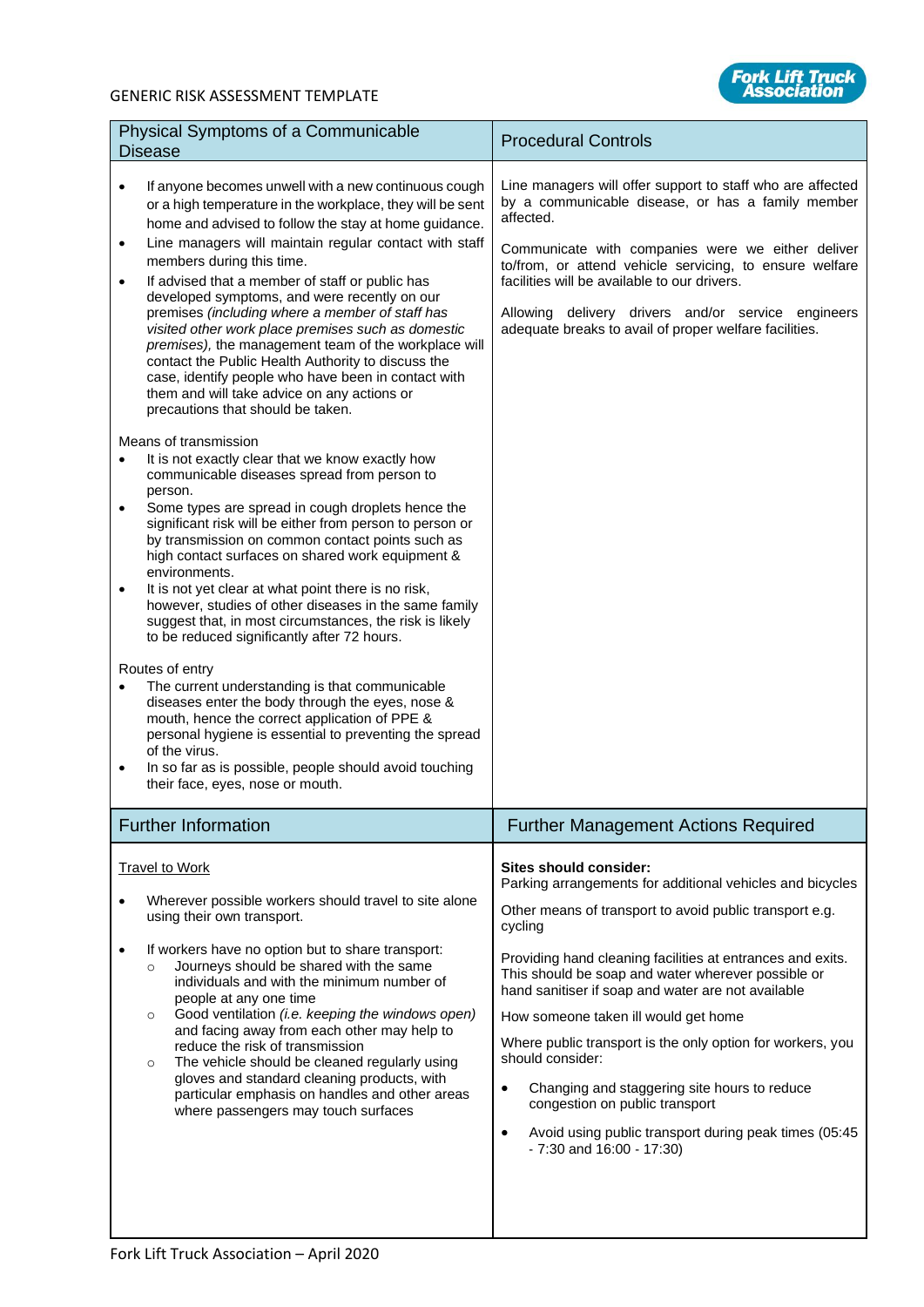

|                        | Driving at Work                                                                                                                                                                              | Site management must also consider Access and                                                                                                                                                                  |
|------------------------|----------------------------------------------------------------------------------------------------------------------------------------------------------------------------------------------|----------------------------------------------------------------------------------------------------------------------------------------------------------------------------------------------------------------|
|                        | When travelling at work or between site locations,                                                                                                                                           | <b>Egress Points</b>                                                                                                                                                                                           |
|                        | workers should travel alone.<br>If workers have no option but to share a vehicle, then                                                                                                       | Stop all non-essential visitors                                                                                                                                                                                |
|                        | they should:<br>Share with the same individuals and with the<br>$\circ$<br>minimum number of people at any one time                                                                          | Consider introducing staggered start and finish times to<br>reduce congestion and contact at all times                                                                                                         |
|                        | Wherever possible maintain a distance of two<br>$\circ$<br>metres and avoid touching their faces<br>Maintain good ventilation (i.e. keeping the<br>$\circ$                                   | Plan site access and egress points to enable social<br>distancing - you may need to change the number of                                                                                                       |
|                        | windows open) and face away from each other<br>during the journey<br>Wash their hands for 20 seconds using soap and<br>$\circ$                                                               | access points, either increase to reduce congestion or<br>decrease to enable monitoring, including in the case of<br>emergencies                                                                               |
|                        | water or hand sanitiser if soap and water are not<br>available before entering and after getting out of<br>the vehicle                                                                       | Allow plenty of space between people waiting to enter<br>site                                                                                                                                                  |
|                        | Regularly clean the vehicle using gloves and<br>$\circ$<br>standard cleaning products, with particular<br>emphasis on handles and other surfaces which<br>may be touched during the journey. | Use signage: such as floor markings, to ensure 2 metre<br>distance is maintained between people if they have to<br>physically queue                                                                            |
|                        | <b>Drivers</b><br>Procedures in place for Drivers to ensure adequate<br>welfare facilities available during their work $-$ (see                                                              | Remind workers not to attend if they have symptoms of a<br>communicable disease and to follow guidelines                                                                                                       |
| $\bullet$              | opposite column and website details further below)<br>Persons should not share vehicles or cabs, where<br>suitable distancing cannot be achieved.                                            | Remove or disable entry systems that require skin<br>contact (e.g. fingerprint scanners used on some sites),<br>unless they are cleaned between each individual use                                            |
| $\bullet$              | <b>Toilet Facilities</b><br>The number of people using toilet facilities at any one<br>time may be restricted, using floor markings to ensure                                                | Require all workers to wash their hands for 20 seconds<br>using soap and water when entering and leaving the site                                                                                              |
| $\bullet$<br>$\bullet$ | 2 metre distance is maintained between people when<br>queuing<br>Wash or sanitise hands before and after using the<br>facilities<br>Be more aware if you have to use Portable toilets, if    | Regularly clean common contact surfaces in reception,<br>office, access control and delivery areas e.g. scanners,<br>turnstiles, screens, telephone handsets and desks,<br>particularly during peak flow times |
| $\bullet$              | they cannot be avoided, and always wash your hands<br>thoroughly when finished using them.<br>Suitable and sufficient rubbish bins for hand towels are<br>provided.                          | Reduce the number of people in attendance at site<br>inductions and consider holding them outdoors wherever<br>possible, but maintaining social distancing measures.                                           |
|                        | <b>Canteens and Rest Areas</b>                                                                                                                                                               | Where loading and offloading arrangements on site will<br>allow it, drivers should remain in their vehicles.                                                                                                   |
| $\bullet$<br>$\bullet$ | Where possible, bring your own food.<br>Try to stay on site once you have entered it and avoid<br>using local shops.<br>If you have a workplace canteen providing food,                      | Where drivers are required to exit their vehicle, they<br>should wash or sanitise their hands before handling any<br>materials                                                                                 |
| $\bullet$              | please adhere to social distancing.<br>Always make use if your Canteen provides a                                                                                                            | Consider arrangements for monitoring compliance.                                                                                                                                                               |
| $\bullet$              | takeaway service of pre-prepared and wrapped food<br>Your Break-times may be staggered to reduce                                                                                             | <b>Toilet Facilities</b>                                                                                                                                                                                       |
| $\bullet$              | congestion and contact at all times<br>Drinking water is provided, either using your own cup,<br>which must be kept clean at all times after use, or a                                       | Restrict the number of people using toilet facilities at any<br>one time (e.g. consider using a welfare attendant) and<br>use signage, such as floor markings, to ensure 2 metre                               |
|                        | disposable cup, which must always be placed into a<br>bin after use                                                                                                                          | distance is maintained between people when queuing<br>Signage to remind people to wash or sanitise hands<br>before and after using the facilities                                                              |
| $\bullet$              | All workers, when entering and leaving the area, must<br>make full use of Hand-cleaning facilities or hand<br>sanitiser if available, at the entrance to any room                            | Enhance the cleaning regimes for toilet facilities,<br>particularly door handles, locks and the toilet flush.                                                                                                  |
| $\bullet$              | where people eat<br>A distance of 2 metres should be maintained between<br>users, wherever possible                                                                                          | Portable toilets should be avoided wherever possible, but<br>where in use these should be cleaned and emptied more                                                                                             |
| $\bullet$              | All rubbish should be put straight in the bin by each<br>individual, and not left for someone else to clear up                                                                               | frequently.                                                                                                                                                                                                    |
| $\bullet$              | All workers may use rest areas if they apply the same<br>social distancing measures                                                                                                          | Provide suitable and sufficient rubbish bins for hand<br>towels with regular removal and disposal.                                                                                                             |
|                        |                                                                                                                                                                                              |                                                                                                                                                                                                                |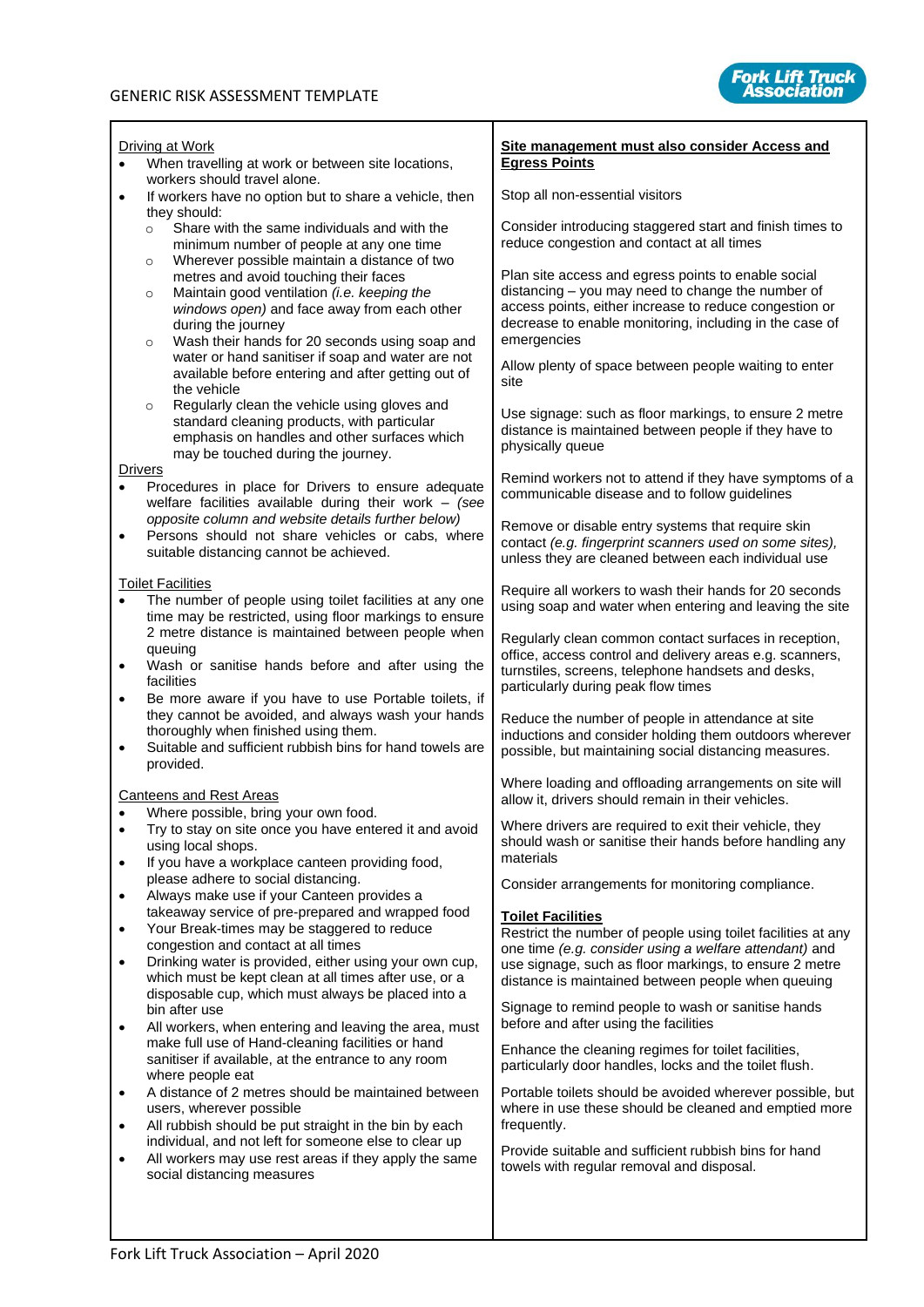

| <b>Changing Facilities, Showers and Drying Rooms</b><br><b>Canteens and Rest Areas</b><br>Where possible, encourage all staff to bring their own<br>food.<br>During an outbreak of a communicable disease, the<br>$\bullet$<br>number of people using these facilities at any one time<br>They should also be advised by management to stay on<br>may be restricted.<br>site once they have entered it and to avoid using local<br>shops.<br>Suitable and sufficient rubbish bins are provided in<br>$\bullet$<br>these areas.<br>If your company normally provides food, and where there<br>are no practical alternatives, workplace canteens may<br>remain open to provide food to staff with appropriate<br>adjustments for social distancing.<br>Canteens should provide a takeaway service providing<br>pre-prepared and wrapped food only.<br>Management to consider increasing the number or size of<br>facilities available on site if possible<br>The capacity of each canteen or rest area should be<br>clearly identified at the entry to each facility, and where<br>necessary attendants provided to supervise compliance<br>with social distancing measures<br>Management to ensure that Break-times are staggered to<br>reduce congestion and contact at all times<br>Drinking water should be provided with enhanced<br>cleaning measures of the tap mechanism introduced, and<br>by the use of disposable receptacles; (these obviously to<br>be placed in a bin provided)<br>Frequently clean surfaces that are touched regularly,<br>using standard cleaning products e.g. kettles,<br>refrigerators, microwaves<br>Management to ensure Hand cleaning facilities or hand<br>sanitiser be available at the entrance to any room where<br>people eat and should be used by workers when entering<br>and leaving the area<br>Ensure a distance of 2 metres is maintained between<br>users, wherever possible<br>Ensure that every individual clear's and places their own<br>rubbish straight in the bin and not left for someone else to<br>clear up<br>Management to ensure that all tables to be cleaned<br>between each use<br>Crockery, eating utensils, cups etc. should not be used<br>unless they are disposable or are washed and dried<br>between use<br>Management to arrange payments to be taken by<br>contactless card wherever possible; or run an employee<br>'tab' to be paid at the end of each day, week or month.<br>Management to ensure Canteen staff wash their hands<br>often with soap and water for at least 20 seconds before<br>and after handling food<br>Canteen staff and workers should be allowed to use rest<br>areas if they apply the same social distancing measures<br>Consider arrangements for monitoring compliance. |  |
|--------------------------------------------------------------------------------------------------------------------------------------------------------------------------------------------------------------------------------------------------------------------------------------------------------------------------------------------------------------------------------------------------------------------------------------------------------------------------------------------------------------------------------------------------------------------------------------------------------------------------------------------------------------------------------------------------------------------------------------------------------------------------------------------------------------------------------------------------------------------------------------------------------------------------------------------------------------------------------------------------------------------------------------------------------------------------------------------------------------------------------------------------------------------------------------------------------------------------------------------------------------------------------------------------------------------------------------------------------------------------------------------------------------------------------------------------------------------------------------------------------------------------------------------------------------------------------------------------------------------------------------------------------------------------------------------------------------------------------------------------------------------------------------------------------------------------------------------------------------------------------------------------------------------------------------------------------------------------------------------------------------------------------------------------------------------------------------------------------------------------------------------------------------------------------------------------------------------------------------------------------------------------------------------------------------------------------------------------------------------------------------------------------------------------------------------------------------------------------------------------------------------------------------------------------------------------------------------------------------------------------------------------------------------------------------------------------------------------------------------------------------------------------|--|
|--------------------------------------------------------------------------------------------------------------------------------------------------------------------------------------------------------------------------------------------------------------------------------------------------------------------------------------------------------------------------------------------------------------------------------------------------------------------------------------------------------------------------------------------------------------------------------------------------------------------------------------------------------------------------------------------------------------------------------------------------------------------------------------------------------------------------------------------------------------------------------------------------------------------------------------------------------------------------------------------------------------------------------------------------------------------------------------------------------------------------------------------------------------------------------------------------------------------------------------------------------------------------------------------------------------------------------------------------------------------------------------------------------------------------------------------------------------------------------------------------------------------------------------------------------------------------------------------------------------------------------------------------------------------------------------------------------------------------------------------------------------------------------------------------------------------------------------------------------------------------------------------------------------------------------------------------------------------------------------------------------------------------------------------------------------------------------------------------------------------------------------------------------------------------------------------------------------------------------------------------------------------------------------------------------------------------------------------------------------------------------------------------------------------------------------------------------------------------------------------------------------------------------------------------------------------------------------------------------------------------------------------------------------------------------------------------------------------------------------------------------------------------------|--|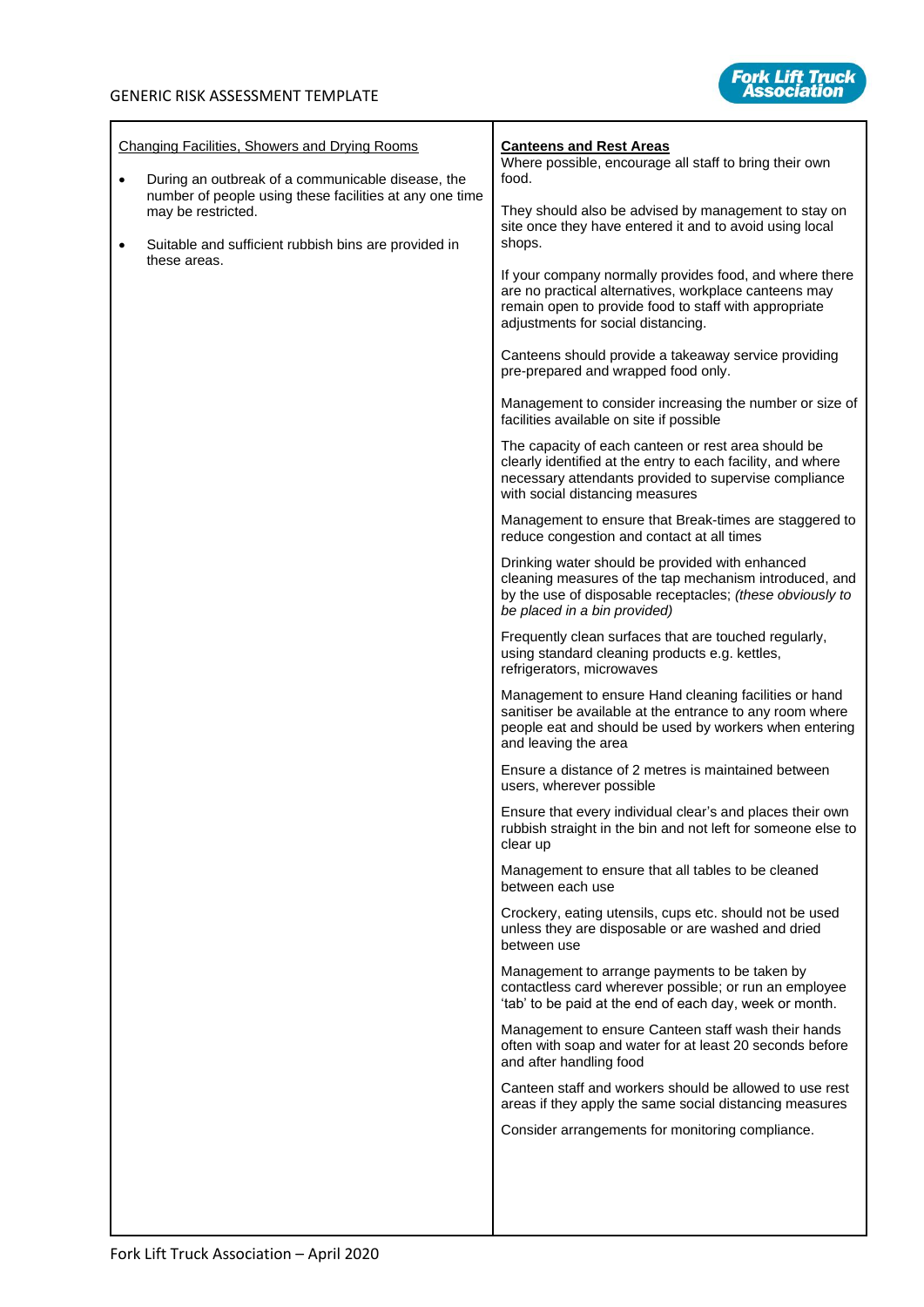

|                                                                                                                                                                                                                                                                                                                                                                                                                                                                                                                                                                                                                                                                                                                                                                                                            | <b>Changing Facilities, Showers and Drying Rooms</b><br>Management to consider increasing the number or size of<br>facilities available on site if possible.                                                                                                                                                                                                                                                                                                                                                                                                                                                                                                                                                                                                                                                                    |
|------------------------------------------------------------------------------------------------------------------------------------------------------------------------------------------------------------------------------------------------------------------------------------------------------------------------------------------------------------------------------------------------------------------------------------------------------------------------------------------------------------------------------------------------------------------------------------------------------------------------------------------------------------------------------------------------------------------------------------------------------------------------------------------------------------|---------------------------------------------------------------------------------------------------------------------------------------------------------------------------------------------------------------------------------------------------------------------------------------------------------------------------------------------------------------------------------------------------------------------------------------------------------------------------------------------------------------------------------------------------------------------------------------------------------------------------------------------------------------------------------------------------------------------------------------------------------------------------------------------------------------------------------|
|                                                                                                                                                                                                                                                                                                                                                                                                                                                                                                                                                                                                                                                                                                                                                                                                            | Based on the size of each facility, determine how many<br>people can use it at any one time to maintain a distance<br>of two metres.                                                                                                                                                                                                                                                                                                                                                                                                                                                                                                                                                                                                                                                                                            |
|                                                                                                                                                                                                                                                                                                                                                                                                                                                                                                                                                                                                                                                                                                                                                                                                            | Restrict the number of people using these facilities at any<br>one time (e.g. consider the use of a welfare attendant).                                                                                                                                                                                                                                                                                                                                                                                                                                                                                                                                                                                                                                                                                                         |
|                                                                                                                                                                                                                                                                                                                                                                                                                                                                                                                                                                                                                                                                                                                                                                                                            | Introduce staggered start and finish times to reduce<br>congestion and contact at all times.                                                                                                                                                                                                                                                                                                                                                                                                                                                                                                                                                                                                                                                                                                                                    |
|                                                                                                                                                                                                                                                                                                                                                                                                                                                                                                                                                                                                                                                                                                                                                                                                            | Introduce enhanced cleaning of all facilities throughout<br>the day and at the end of each day.                                                                                                                                                                                                                                                                                                                                                                                                                                                                                                                                                                                                                                                                                                                                 |
|                                                                                                                                                                                                                                                                                                                                                                                                                                                                                                                                                                                                                                                                                                                                                                                                            | Provide suitable and sufficient rubbish bins in these areas<br>with regular removal and disposal.                                                                                                                                                                                                                                                                                                                                                                                                                                                                                                                                                                                                                                                                                                                               |
|                                                                                                                                                                                                                                                                                                                                                                                                                                                                                                                                                                                                                                                                                                                                                                                                            | (see various website details further below)                                                                                                                                                                                                                                                                                                                                                                                                                                                                                                                                                                                                                                                                                                                                                                                     |
|                                                                                                                                                                                                                                                                                                                                                                                                                                                                                                                                                                                                                                                                                                                                                                                                            |                                                                                                                                                                                                                                                                                                                                                                                                                                                                                                                                                                                                                                                                                                                                                                                                                                 |
| Mental Health $-$ (see end of opposite column)                                                                                                                                                                                                                                                                                                                                                                                                                                                                                                                                                                                                                                                                                                                                                             | Mental Health - Management will promote mental health<br>& wellbeing awareness to staff during a communicable<br>disease outbreak and will offer whatever support they can<br>to help.                                                                                                                                                                                                                                                                                                                                                                                                                                                                                                                                                                                                                                          |
| <b>Engineers Working on Customer Sites</b>                                                                                                                                                                                                                                                                                                                                                                                                                                                                                                                                                                                                                                                                                                                                                                 | <b>Managerial Controls</b>                                                                                                                                                                                                                                                                                                                                                                                                                                                                                                                                                                                                                                                                                                                                                                                                      |
| <b>Safe Working Practices</b><br>Clearly, it is necessary to make some changes to working<br>practices for engineers and technicians visiting customer<br>sites to ensure they can adhere to social distancing<br>recommendations of at least 2 metres (6ft 6ins) in order to<br>minimise the risk of infection and complete their work<br>safely.<br>Consider infection risk in their pre-work Risk<br>Assessment, for example social distancing and<br>contact surfaces.<br>Discuss any concerns over social distancing with their<br>$\bullet$<br>site contact or line manager before commencing or<br>continuing with work activities.<br>Remove or dispose of waste appropriately.<br>$\bullet$                                                                                                       | <b>Introduction &amp; Management Advice;</b><br>Logistics, manufacturing and construction businesses<br>have all been identified by HM UK Government as<br>important sectors vital to the economy during a national<br>emergency such as a communicable disease outbreak. It<br>is, therefore, essential that they continue to operate as<br>near normal, whilst following social distancing guidelines.<br>HM UK Government policy has been made clear; and,<br>whilst some retail outlets, along with hotels and<br>restaurants are required to close, those retail businesses<br>supplying food and medicines have been highlighted and<br>identified as critical. This means that all supply chains,<br>and not just those delivering food and medical supplies,<br>need to continue with their operations.                 |
| Guidelines for Engineers on the Safe cleaning practices for<br>MHE & plant<br>It is very important to differentiate between cleaning<br>equipment in regular use where there is no evidence of a<br>communicable disease contamination and instances where<br>there is a high risk that work equipment or environments<br>have been contaminated by a person with a suspected<br>Communicable disease.<br>If a person is suspected, a formal assessment of all risks<br>must be undertaken along with HM UK Government<br>guidance on communicable disease: then cleaning in<br>'non-healthcare settings' should be applied.<br>The following advice is provided for materials handling<br>equipment in regular use where there is no formal<br>identification of contamination by a communicable disease. | Therefore, to maintain safe operation of these<br>businesses, it is essential that the servicing,<br>maintenance, inspection and Through Examination of<br>Material Handling Equipment (MHE) continues. The<br>Health and Safety Executive (HSE) has confirmed that<br>the legal obligation to ensure equipment is safe remains<br>fully in force. The HSE has also stipulated that social<br>distancing in the workplace must be maintained and that<br>it will take enforcement action to ensure this wherever<br>necessary.<br>HM UK Government has further confirmed that travel to<br>work sites necessary to maintain the safe operation of<br>such equipment should be considered as 'essential travel'<br>in the context of communicable disease restrictions.<br>Where sites are closed and access to MHE for service, |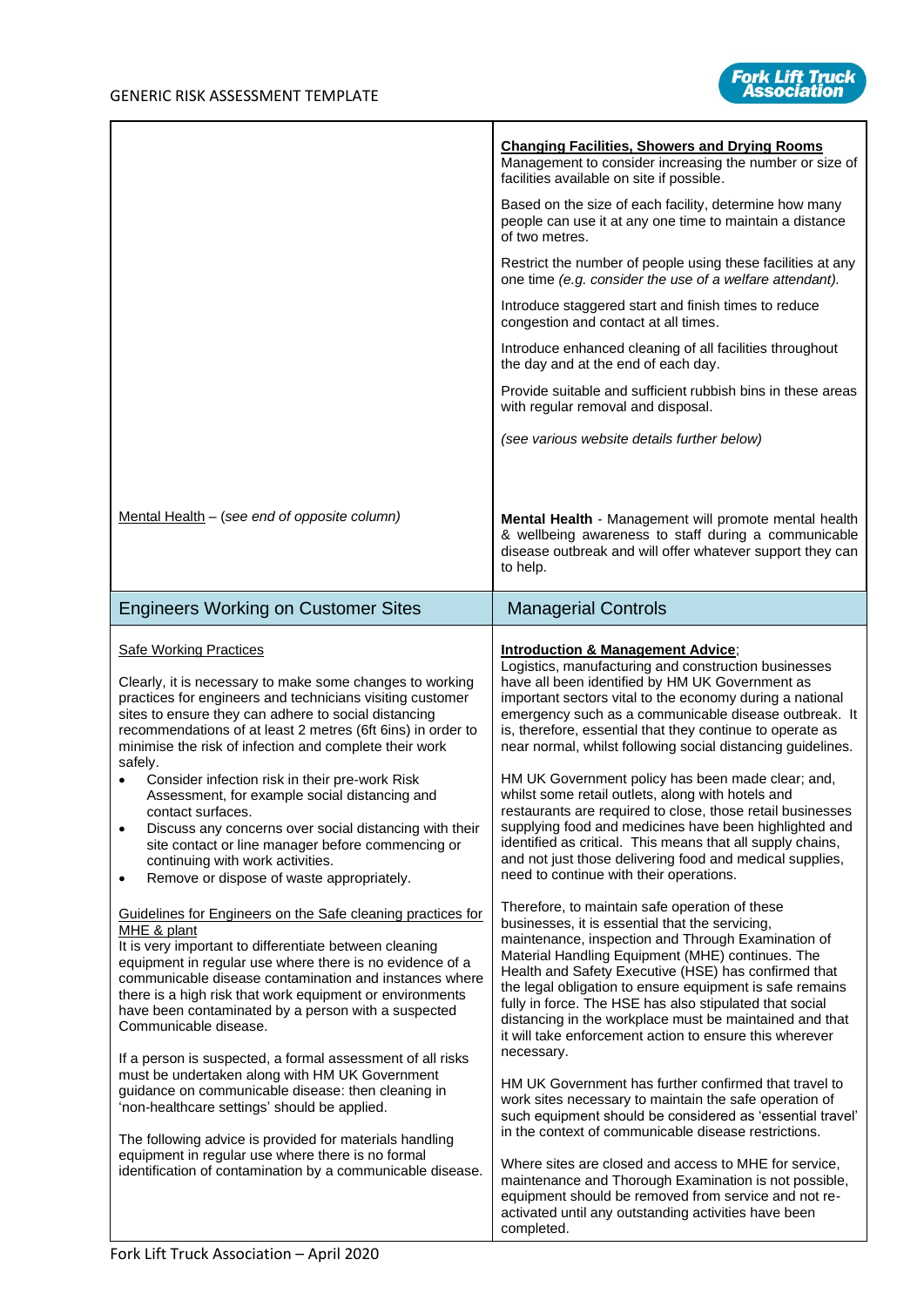

It should be noted that any cleaning undertaken should not introduce additional hazards such as: Slippery or wet surfaces. o Ignition sources caused by alcohol-based products. o Harmful vapours in confined spaces such as truck cabins. o Damage to electrical systems and controls due to fluid ingress. o Ideally a COSHH risk assessment should be undertaken to ensure the appropriate control measures are in place. Example of surfaces that should be wiped clean Before applying cleaning products always refer to the truck's operator's manual. Remember, information provided by the equipment manufacturer takes precedence over this document. o Steering Wheel o Control Switches & Levers o Touch sensitive display screens o Grab handles o Seat belts o Dashboards & shared chassis areas o Floor mats o Access covers, *(e.g. battery-change, fuel-cap)* Other surfaces; Unless a specific risk has been identified, special cleaning measures for surfaces which are not normally touched more frequently than every 72 hours are not required. Cleaning of specialist items, such as batteries and chains, should only be carried out in accordance with the manufacturer's recommendations. Waste HM UK Government advice provides detailed recommendations for the disposal of possibly contaminated waste and recommends that where there is a risk that waste is contaminated, it should be sealed in a plastic bag, which should then be sealed in a second plastic bag, and stored securely, away from communal waste areas for at least 72 hours (3 days) before it can be disposed of following normal waste management procedures. Where there is no specific identified risk, and cleaning has been carried out as a routine precautionary measure, waste can be disposed of following normal waste management procedures. However, where possible, sealing waste in plastic bags will minimise risk. Social Distancing If the tasks cannot be completed by a single engineer working alone, in these circumstances a specific risk assessment and method statement should be produced. To remind employees again, to regularly wash their hands for 20 seconds with warm water and soap, and are also reminded to catch coughs and sneezes into tissues – Follow Catch it, Bin it, Kill it and to avoid touching face, eyes, nose or mouth with unclean hands. Tissues are available throughout the workplace. **Your employees that are working from home;** As an employer, you have the same health and safety responsibilities for home workers as for any other workers. When someone is working from home, permanently or temporarily, as an employer you should consider: o How will you keep in touch with them? o What work activity will they be doing *(and for how long)?*  o Can it be done safely? o Do you need to put control measures in place to protect them? There will always be greater risks for lone workers with no direct supervision or anyone to help them if things go wrong. Keep in touch with lone workers, including those working from home, and ensure regular contact to make sure they are healthy and safe. If contact is poor, workers may feel disconnected, isolated or abandoned. This, in turn, can affec[t stress levels and mental health](https://www.hse.gov.uk/toolbox/workers/home.htm#stress-mental-health).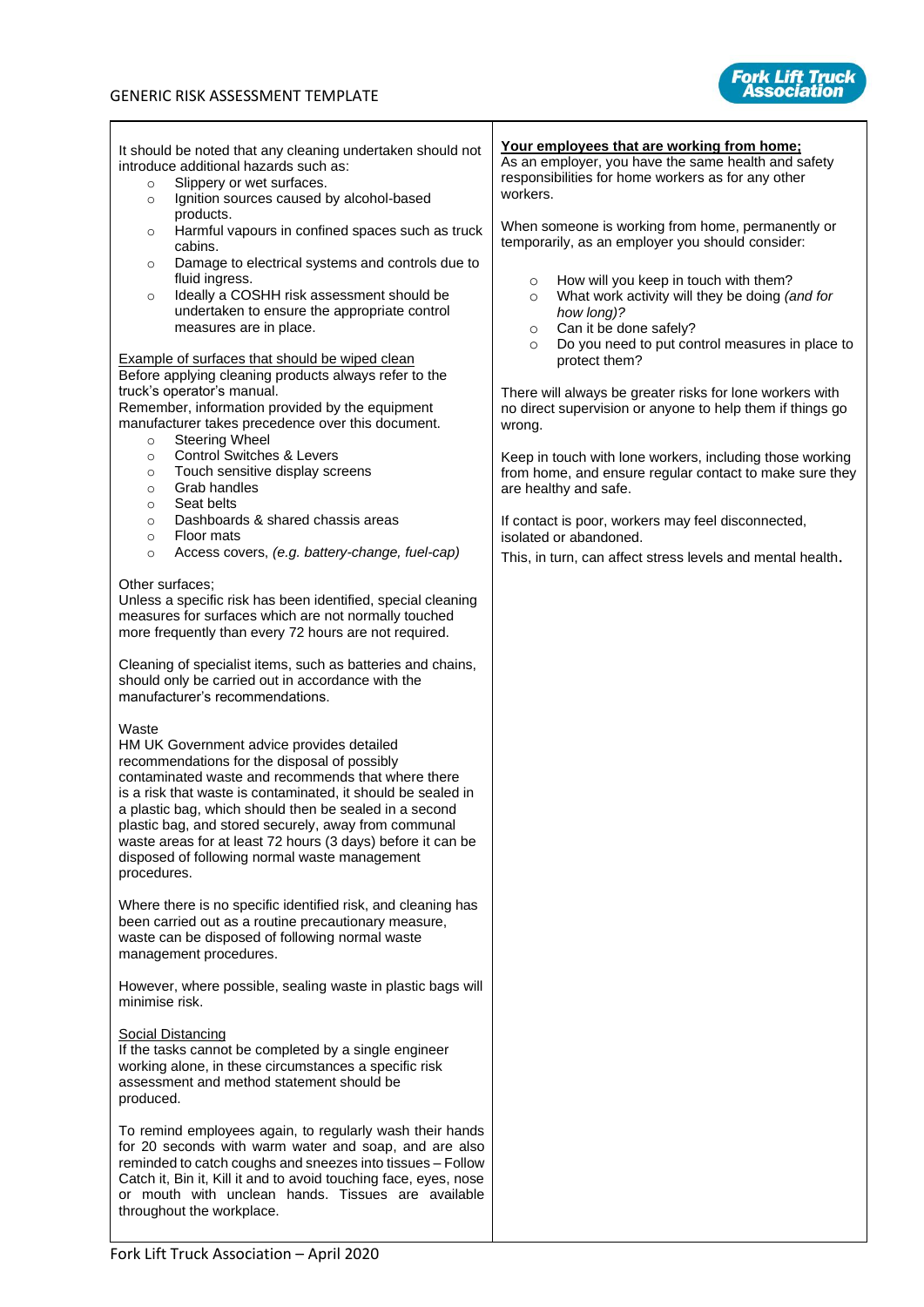This should:



| This should:<br>Consider whether the activity is essential, or<br>$\circ$<br>whether it could be postponed.<br>Consider alternative working methods to enable<br>$\circ$<br>the activity to be safely completed by a single<br>person.<br>Identify and implement mitigating actions to<br>$\circ$<br>reduce the risk of disease transmission.<br>Identify and implement mitigating actions to<br>$\circ$<br>reduce the risk of disease transmission                                                                                                                                                                                                                                                                                                                                                                                                                                                                                                                                                                                                                                                                                                                                                                                                                                                                                                       |                                                                                                                                                                                                                                                                                                                                                                                                                                                                                                                                 |  |  |  |
|-----------------------------------------------------------------------------------------------------------------------------------------------------------------------------------------------------------------------------------------------------------------------------------------------------------------------------------------------------------------------------------------------------------------------------------------------------------------------------------------------------------------------------------------------------------------------------------------------------------------------------------------------------------------------------------------------------------------------------------------------------------------------------------------------------------------------------------------------------------------------------------------------------------------------------------------------------------------------------------------------------------------------------------------------------------------------------------------------------------------------------------------------------------------------------------------------------------------------------------------------------------------------------------------------------------------------------------------------------------|---------------------------------------------------------------------------------------------------------------------------------------------------------------------------------------------------------------------------------------------------------------------------------------------------------------------------------------------------------------------------------------------------------------------------------------------------------------------------------------------------------------------------------|--|--|--|
| Face Masks (also see on page 2 above)                                                                                                                                                                                                                                                                                                                                                                                                                                                                                                                                                                                                                                                                                                                                                                                                                                                                                                                                                                                                                                                                                                                                                                                                                                                                                                                     | <b>Obtaining the correct Face Mask</b>                                                                                                                                                                                                                                                                                                                                                                                                                                                                                          |  |  |  |
| To be effective, face masks must be worn correctly,<br>changed frequently, removed properly, disposed of safely<br>and used in combination with good universal hygienic<br>behaviour.<br>Where face masks are worn, a 'fit test' should be<br>performed.<br>Protection from 'surgical mask' type face coverings is,<br>$\bullet$<br>as yet, unproven, and these should not be relied upon<br>especially for this type of work. (Note: All PPE &<br>RPE shall be to the standard as listed upon your usual<br>work-based risk assessments).<br>Engineers should maintain a 2 metre (6ft 6ins)<br>$\bullet$<br>distance between themselves and another person as<br>much as possible.<br>Do not carry out tasks that breach social distancing<br>$\bullet$<br>(2m) without first discussing this with your line<br>manager.<br>HM UK Government advice is that where the work is<br>$\bullet$<br>essential and 2 m distance to co-workers cannot be<br>maintained, then you should work side by side, or<br>facing away from each other, rather than face to face,<br>in so far as is possible.<br>Working in this manner should be minimised because<br>$\bullet$<br>the protection provided is likely to be reduced.<br>Wash hands with soap and water for at least 20<br>$\bullet$<br>seconds before starting the activity and again upon<br>completion. | The World Health Organisation (WHO) advises that<br>goggles and N95 or FFP2 face masks, as a minimum,<br>provide protection against disease transmission;<br>however, supplies of this type of PPE are very limited and<br>priority should be given to front line healthcare workers.<br>All PPE & RPE shall be to the standard as listed upon<br>your usual work-based risk assessments, therefore, by<br>using your originally specified equipment, you will be very<br>well covered within a communicable disease situation. |  |  |  |
| <b>Sites should;</b>                                                                                                                                                                                                                                                                                                                                                                                                                                                                                                                                                                                                                                                                                                                                                                                                                                                                                                                                                                                                                                                                                                                                                                                                                                                                                                                                      | <b>Sites should not:</b>                                                                                                                                                                                                                                                                                                                                                                                                                                                                                                        |  |  |  |
| Provide a method for entering and leaving sites which<br>complies with social distancing and which minimises<br>the risk of contamination through shared contact<br>surfaces, e.g. touch screens or pens.<br>Ensure all visitors to the site have access to sanitary<br>facilities whenever required.<br>Keep servicing, inspection and Thorough Examination<br>of equipment up to date, and where this cannot be<br>done because the whole site is closed, they must<br>ensure that use of equipment with a lapsed regime is<br>effectively prevented until such time as all outstanding<br>requirements under both LOLER and PUWER are<br>brought up to date.<br>Identify a suitable safe and segregated working area<br>for the engineer, and;<br>Agree a plan on the disposal of waste, for instance<br>additional waste created through cleaning down<br>equipment prior to commencement of work.                                                                                                                                                                                                                                                                                                                                                                                                                                                    | Expose visiting engineers to potential sources of<br>$\bullet$<br>infection, for instance by expecting them to<br>decontaminate equipment which has been operated<br>by someone with a suspected communicable<br>disease.                                                                                                                                                                                                                                                                                                       |  |  |  |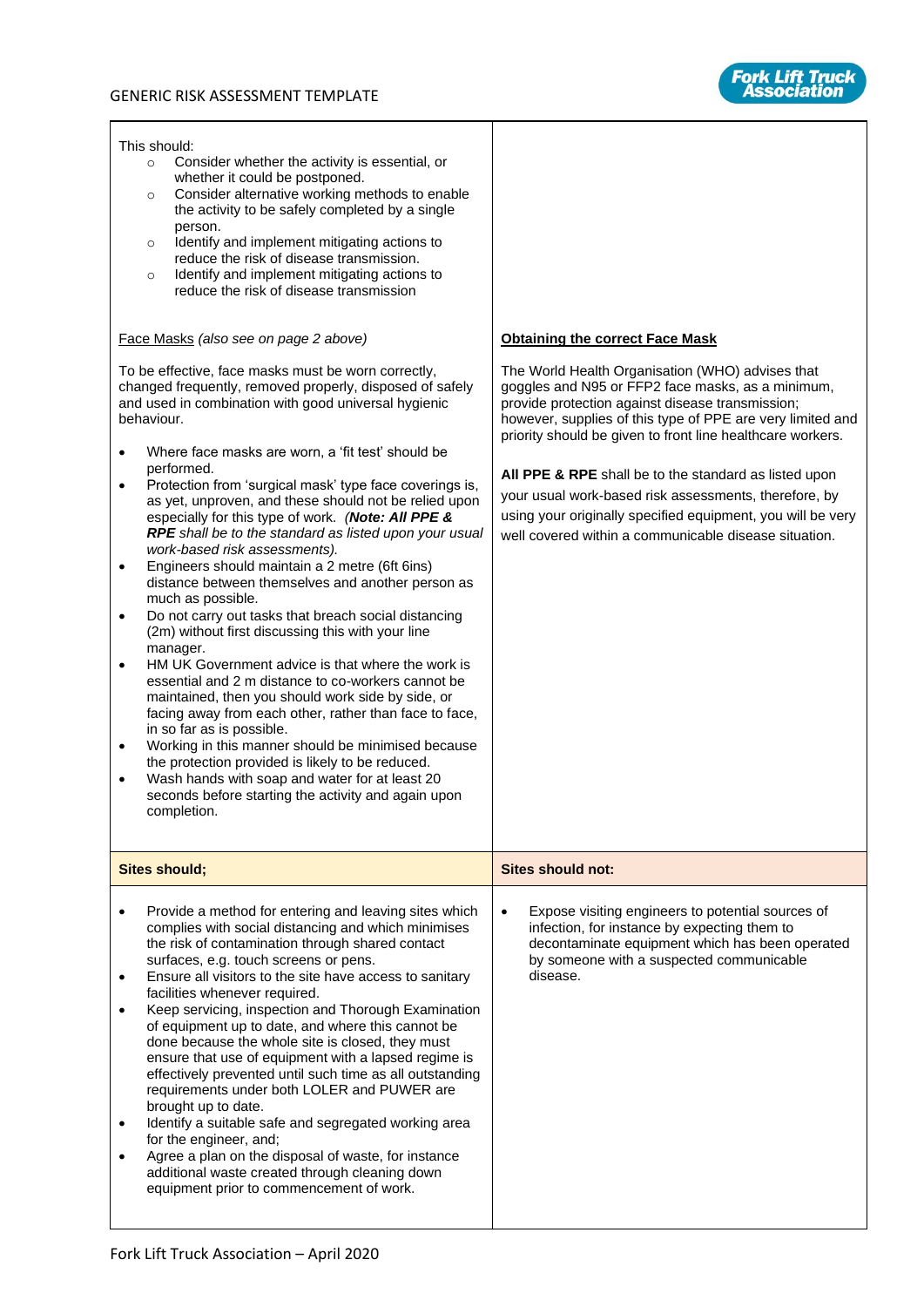

| <b>Visiting engineers should:</b>                                                                                                                                                                                                                                                                                                                                                                                                                                                                                                                                                                                                                                                                                                                                                                                                                                                                                                                                                                                                                                                                                                                                                                                                                                                                                                                                                                                                                                                                                                                                                      | <b>Visiting engineers should not:</b>                                                                                                                                                                                                                                                                                                                                                                                                                                                                                                                                                                                                                                                                                                                                                                                                |
|----------------------------------------------------------------------------------------------------------------------------------------------------------------------------------------------------------------------------------------------------------------------------------------------------------------------------------------------------------------------------------------------------------------------------------------------------------------------------------------------------------------------------------------------------------------------------------------------------------------------------------------------------------------------------------------------------------------------------------------------------------------------------------------------------------------------------------------------------------------------------------------------------------------------------------------------------------------------------------------------------------------------------------------------------------------------------------------------------------------------------------------------------------------------------------------------------------------------------------------------------------------------------------------------------------------------------------------------------------------------------------------------------------------------------------------------------------------------------------------------------------------------------------------------------------------------------------------|--------------------------------------------------------------------------------------------------------------------------------------------------------------------------------------------------------------------------------------------------------------------------------------------------------------------------------------------------------------------------------------------------------------------------------------------------------------------------------------------------------------------------------------------------------------------------------------------------------------------------------------------------------------------------------------------------------------------------------------------------------------------------------------------------------------------------------------|
| Check for symptoms of a communicable disease<br>٠<br>before setting off to work.<br>Self-isolate if they are suffering from a fever, a new<br>$\bullet$<br>persistent dry cough or one of the other symptoms<br>listed by HM UK Government.<br>Not go into work if anyone in their household is self-<br>$\bullet$<br>isolating.<br>Notify the site of their anticipated arrival time and<br>$\bullet$<br>scope of work and agree safe working practices.<br>Note: this may be done via the engineer's service<br>desk rather than directly with the site.<br>Travel to site independently whilst maintaining social<br>٠<br>distancing.<br>Ensure that site rules are followed, and that the site is<br>$\bullet$<br>aware of their arrival and expected departure times,<br>and the status of work activities, especially where<br>outstanding or incomplete.<br>Wash their hands with soap and water for at least 20<br>$\bullet$<br>seconds before commencing work and again upon<br>completion<br>Where possible, use signage, cones and tape to<br>$\bullet$<br>segregate the working area<br>Wear single use disposable gloves where practical.<br>$\bullet$<br>Wipe down MHE before commencing work<br>$\bullet$<br>Correct Social Distancing with a minimum separation<br>$\bullet$<br>of 2 m (6 feet) should be maintained.<br>Site access procedures for visiting technicians must<br>$\bullet$<br>comply with this requirement.<br>Where practical, physical barriers such as cones and<br>$\bullet$<br>tape can assist in keeping the work area clear of other<br>people. | Commence/continue any work activity which cannot<br>$\bullet$<br>be completed safely.<br>Deviate from pre-existing Risk Assessments and<br>$\bullet$<br>Method Statements without the express approval of<br>their line manager.<br>Face-to-face contact, along with any physical contact<br>$\bullet$<br>should be avoided wherever possible.<br>Transfer risk through shared contact surfaces must<br>$\bullet$<br>be avoided, for instance, do not share pens.<br>Engineers who use a Phone, PDA or other Electronic<br>$\bullet$<br>Device to complete their job sheet should not have<br>this signed or handled by customers.                                                                                                                                                                                                   |
| Reporting Communicable Diseases under the<br><b>RIDDOR Regulations</b>                                                                                                                                                                                                                                                                                                                                                                                                                                                                                                                                                                                                                                                                                                                                                                                                                                                                                                                                                                                                                                                                                                                                                                                                                                                                                                                                                                                                                                                                                                                 | <b>Comments for Management</b>                                                                                                                                                                                                                                                                                                                                                                                                                                                                                                                                                                                                                                                                                                                                                                                                       |
| You must only make a report under RIDDOR (The<br>Reporting of Injuries, Diseases and Dangerous<br>Occurrences Regulations 2013) when:<br>If something happens at work which results in (or could<br>result in) the release or escape of a communicable<br>disease, you must report this as a dangerous occurrence.<br>An example of a dangerous occurrence would be a lab<br>worker accidentally smashing a glass vial containing the<br>virus, leading to people being exposed.<br>You can read further about RIDDOR Reg7 by accessing<br>this link regulation 7, Schedule 2 - Section 10 on<br>legislation.gov.uk<br>If there is reasonable evidence that someone diagnosed<br>with a communicable disease was likely exposed because<br>of their work you must report this as an exposure to a<br>biological agent using the case of disease report. An<br>example of a work-related exposure to a virus would be a<br>health care professional who is diagnosed after treating<br>patients with the virus.<br>You can read further about RIDDOR Reg9 by accessing                                                                                                                                                                                                                                                                                                                                                                                                                                                                                                                  | You can only report an issue regarding a communicable<br>disease by using the online facility; The only exception to<br>this is a fatality, whereby you must inform the ICC<br>(Incident Contact Centre) by telephone on 0345 3009923,<br>a.s.a.p., followed by an online report of the same within<br>10 days.<br>To make a RIDDOR report online use the correct website<br>from the list below, for the explained examples shown on<br>the left column;<br>Report a dangerous occurrence<br>$\circ$<br>Report a case of disease: exposure to a<br>$\circ$<br>biological agent<br>Report a work-related fatality due to exposure to<br>$\circ$<br>a biological agent<br>(initially by telephone)<br>Note: The actual regulation for each example can also be<br>accessed via the hyperlink on each one shown on the left<br>column. |
| this link regulation 9 (b) on legislation.gov.uk                                                                                                                                                                                                                                                                                                                                                                                                                                                                                                                                                                                                                                                                                                                                                                                                                                                                                                                                                                                                                                                                                                                                                                                                                                                                                                                                                                                                                                                                                                                                       |                                                                                                                                                                                                                                                                                                                                                                                                                                                                                                                                                                                                                                                                                                                                                                                                                                      |

 $\overline{\phantom{a}}$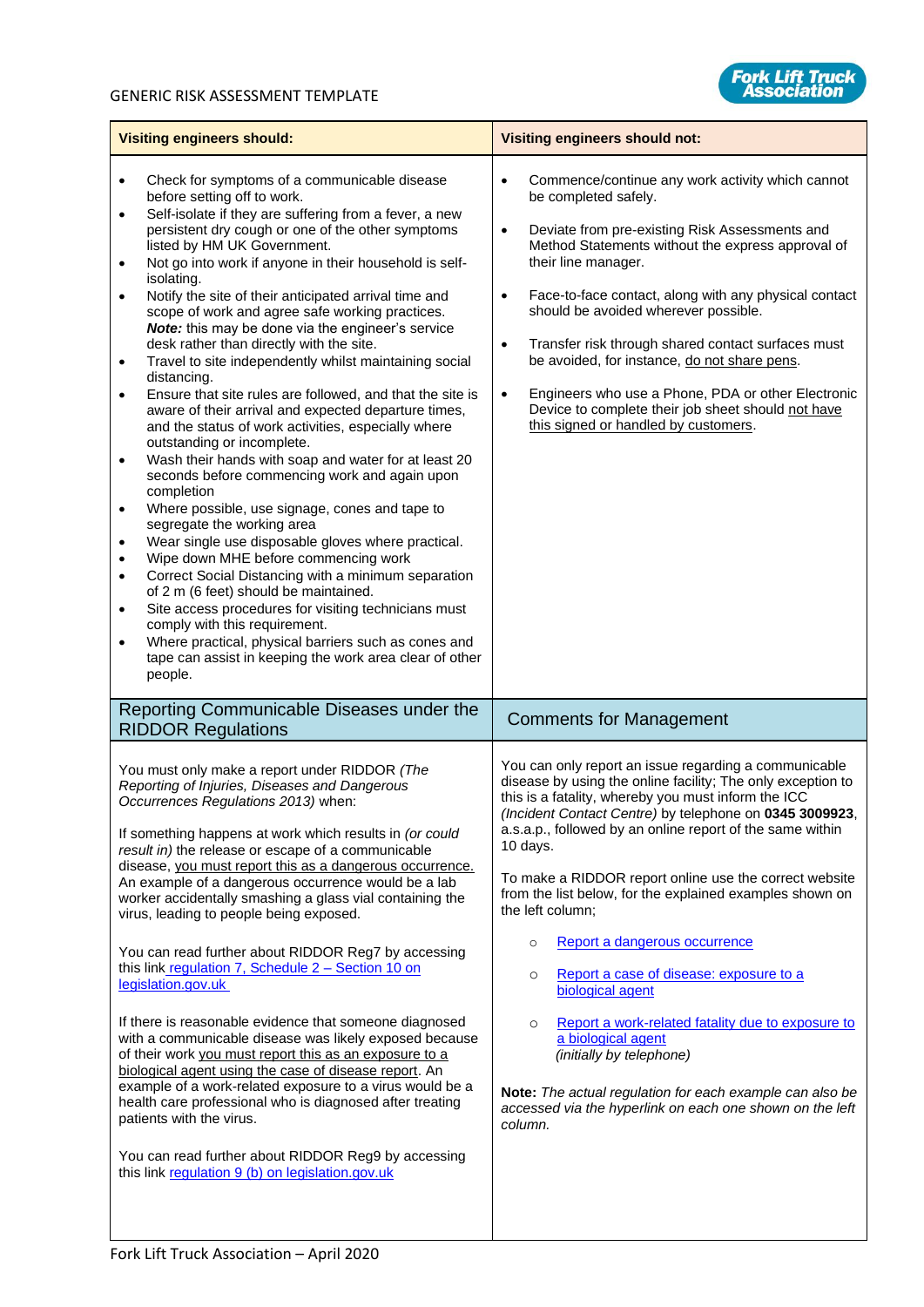

| If a worker dies as a result of exposure to coronavirus from<br>their work and this is confirmed as the likely cause of death<br>by a registered medical practitioner, then you must report<br>this as a death due to exposure to a biological agent using<br>the 'case of disease' report form. You must report<br>workplace fatalities to HSE by the quickest practicable<br>means without delay and send a report of that fatality<br>within 10 days of the incident. (also see bottom of page<br>above, right Hand column)<br>You can read further about RIDDOR Reg6 by accessing<br>this link regulation 6 (2) on legislation.gov.uk                                                                                                                                                                                                                                                                                                                                 |                                                                                                                                                                                                                                                                   |
|---------------------------------------------------------------------------------------------------------------------------------------------------------------------------------------------------------------------------------------------------------------------------------------------------------------------------------------------------------------------------------------------------------------------------------------------------------------------------------------------------------------------------------------------------------------------------------------------------------------------------------------------------------------------------------------------------------------------------------------------------------------------------------------------------------------------------------------------------------------------------------------------------------------------------------------------------------------------------|-------------------------------------------------------------------------------------------------------------------------------------------------------------------------------------------------------------------------------------------------------------------|
| HSE, Websites & Other Guidance                                                                                                                                                                                                                                                                                                                                                                                                                                                                                                                                                                                                                                                                                                                                                                                                                                                                                                                                            | <b>Further Comments</b>                                                                                                                                                                                                                                           |
| https://www.nhs.uk/live-well/healthy-body/best-way-to-<br>wash-your-hands/<br>https://www.publichealth.hscni.net/news/covid-19-<br>coronavirus<br>https://www.gov.uk/government/publications/guidance-to-<br>employers-and-businesses-about-covid-19<br>https://www.publichealth.hscni.net/news/covid-19-<br>coronavirus<br>https://www.gov.uk/government/publications/covid-19-<br>guidance-on-social-distancing-and-for-vulnerable-people<br>https://www.hse.gov.uk/news/face-mask-ppe-rpe-<br>coronavirus.htm<br>https://www.publichealth.hscni.net/<br>https://www.hse.gov.uk/news/drivers-transport-delivery-<br>coronavirus.htm<br>https://www.mind.org.uk/information-support/coronavirus-<br>and-your-wellbeing/<br>www.hseni.gov.uk/stress<br>RIDDOR Regulations 2013 (Amended)<br>(The key regulations for dealing with how to report during a<br>communicable disease to RIDDOR can be accessed<br>online via the links given on this page and the one above). | Please also read the FLTA Guidance notes for;<br>Covid-19 - Cleaning Methods for MHE and Plant<br>٠<br>Covid-19 - Advice to the Fork Lift Truck Industry<br>$\bullet$<br>(Keeping your people safe and your business<br>running)<br>FLTA Fact-Sheet - Key Workers |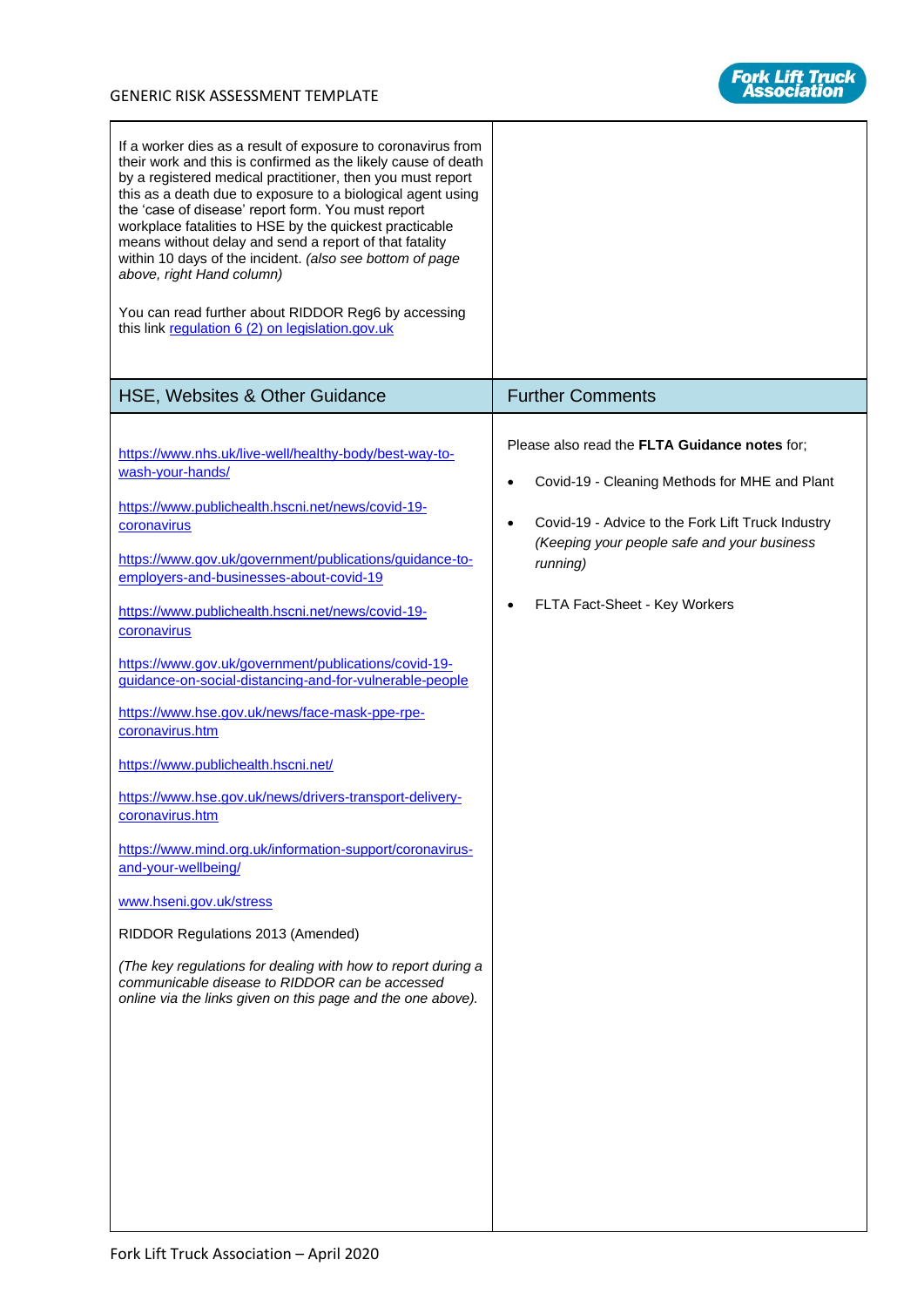$\overline{\phantom{a}}$ 



| <b>Specific Site Assessment Details</b>                                                    | <b>Site Comments</b>                                                                                                                                                                                                                                                                                        |
|--------------------------------------------------------------------------------------------|-------------------------------------------------------------------------------------------------------------------------------------------------------------------------------------------------------------------------------------------------------------------------------------------------------------|
|                                                                                            | On each site and each location, the generic assessment that follows must be reviewed to ensure<br>that all 'site-specific' significant hazards and their risks are identified and controlled. Completion of<br>this part of the document will ensure that your assessment is both appropriate and complete. |
| <b>FREQUENCY AND DURATION OF</b><br><b>ACTIVITY:</b>                                       |                                                                                                                                                                                                                                                                                                             |
| ANY ADDITIONAL SPECIFIC HAZARDS<br>IDENTIFIED:                                             |                                                                                                                                                                                                                                                                                                             |
| ANY ADDITIONAL CONTROL MEASURES<br><b>REQUIRED:</b>                                        |                                                                                                                                                                                                                                                                                                             |
| ASSESS THE REMAINING RISKS USING<br><b>GRID ON PAGE ONE, ABOVE:</b><br>Low / Medium / High |                                                                                                                                                                                                                                                                                                             |
| SERIOUS AND IMMINENT DANGERS<br><b>IDENTIFIED:</b>                                         |                                                                                                                                                                                                                                                                                                             |
| <b>EMERGENCY ACTION REQUIRED:</b>                                                          |                                                                                                                                                                                                                                                                                                             |
| IF YES, WHAT ACTION                                                                        |                                                                                                                                                                                                                                                                                                             |
| <b>EMERGENCY TELEPHONE NUMBER(S)</b>                                                       |                                                                                                                                                                                                                                                                                                             |
| NAMES OF COMPETENT PERSON(S)<br>APPOINTED TO TAKE ACTION:                                  |                                                                                                                                                                                                                                                                                                             |